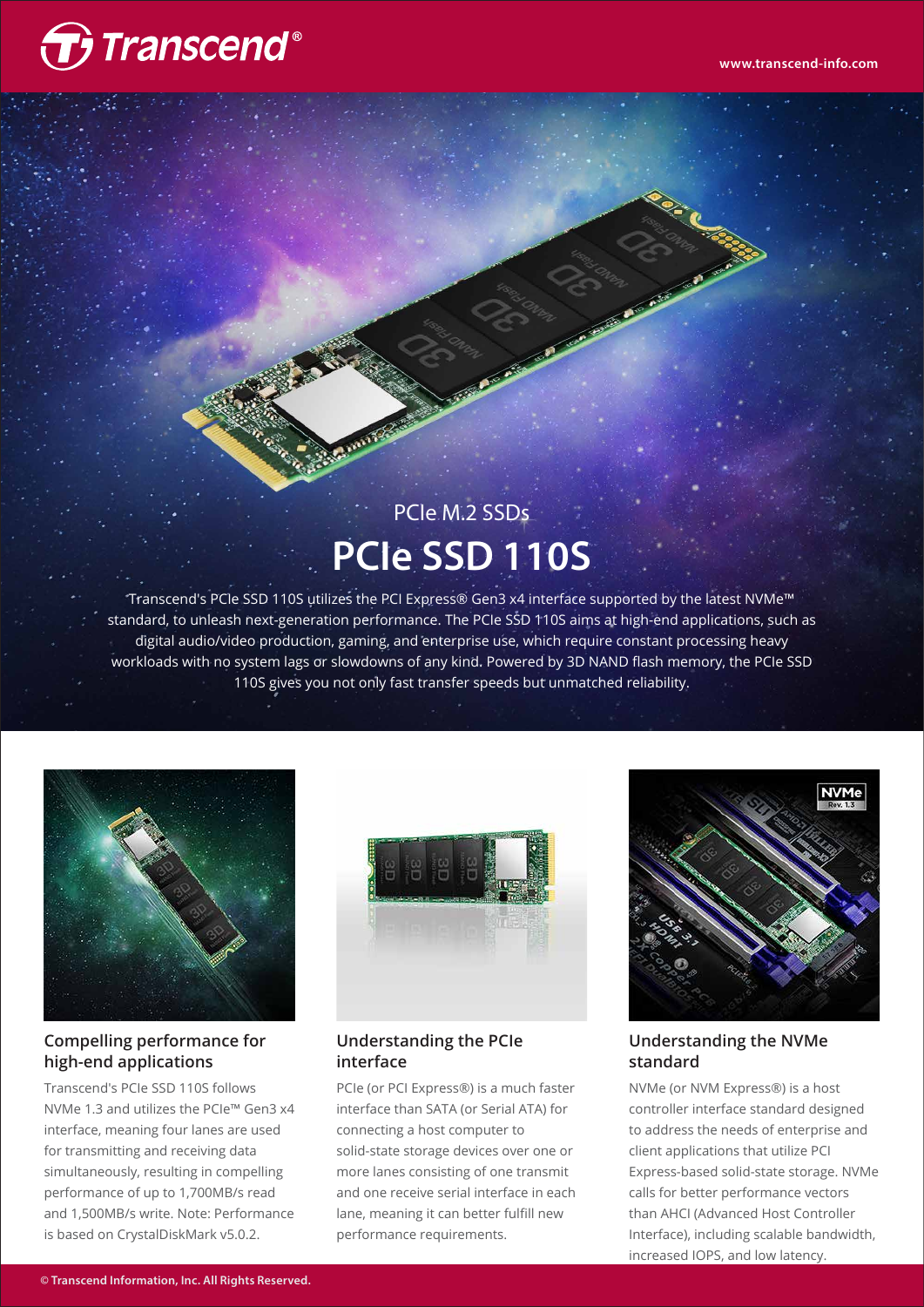



## PCIe M.2 SSDs **PCIe SSD 110S**

- ・Adopts PCIe Gen3 x4 interface and NVMe 1.3 standard
- ・Up to 1,700 MB/s read; 1,500 MB/s write
- ・3D NAND flash memory
- ・Engineered with LDPC (Low-Density Parity Check) coding to ensure data integrity; built-in SLC caching technology for exceptional transfer speeds
- ・Engineered dynamic thermal throttling mechanism



**SSD Scope Software**

Transcend SSD Scope is advanced, user-friendly software that makes it easy to ensure your Transcend SSD remains healthy, and continues to run fast and error-free by determining the condition and optimizing the performance of your drive.

### Features Specification

| Appearance                  |                                                 |  |
|-----------------------------|-------------------------------------------------|--|
| Dimensions (Max.)           | 80 mm x 22 mm x 3.58 mm (3.15" x 0.87" x 0.14") |  |
| Weight (Max.)<br>8g(0.28oz) |                                                 |  |
| Interface                   |                                                 |  |
| Bus Interface               | NVMe PCIe Gen3 x4                               |  |
| Storage                     |                                                 |  |
| Flash Type                  | 3D NAND flash                                   |  |
| Capacity                    | 128 GB / 256 GB / 512 GB / 1 TB                 |  |
|                             |                                                 |  |

#### Operating Environment

| Operating Temperature | $0^{\circ}$ C (32°F) ~ 70°C (158°F) |
|-----------------------|-------------------------------------|
| Operating Voltage     | 3.3V±5%                             |
|                       |                                     |

#### Performance

| .                                                |                                           |
|--------------------------------------------------|-------------------------------------------|
| Sequential Read/Write<br>(ATTO, max.)            | Read: 1.700 MB/s<br>Write: 1,500 MB/s     |
| Sequential Read/Write<br>(CrystalDiskMark, max.) | Read: 1,700 MB/s<br>Write: 1,500 MB/s     |
| 4K Random Read/Write<br>(IOmeter, max.)          | Read: 160,000 IOPS<br>Write: 140,000 IOPS |
| Mean Time Between Failures<br>(MTBF)             | 1.000.000 hour(s)                         |
| Terabytes Written (Max.)                         | 400 TB                                    |
| Drive Writes Per Day (DWPD) 0.2 (5 yrs)          |                                           |
|                                                  |                                           |

#### **Warranty**

| <u><i><b>x</b>vuiturity</i></u> |                            |  |
|---------------------------------|----------------------------|--|
| Certificate                     | CE/FCC/BSMI                |  |
| Warranty                        | Five-year Limited Warranty |  |

#### Note

1. Speed may vary due to host hardware, software, usage, and storage capacity.

2. Some motherboards only provide PCIe x2 connections for the M.2 slot, creating a bottleneck on even the fastest drives.

### Ordering Information

| 128GB | TS128GMTE110S        |
|-------|----------------------|
| 256GB | <b>TS256GMTE110S</b> |
| 512GB | TS512GMTE110S        |
| 1TR   | TS1TMTE110S          |